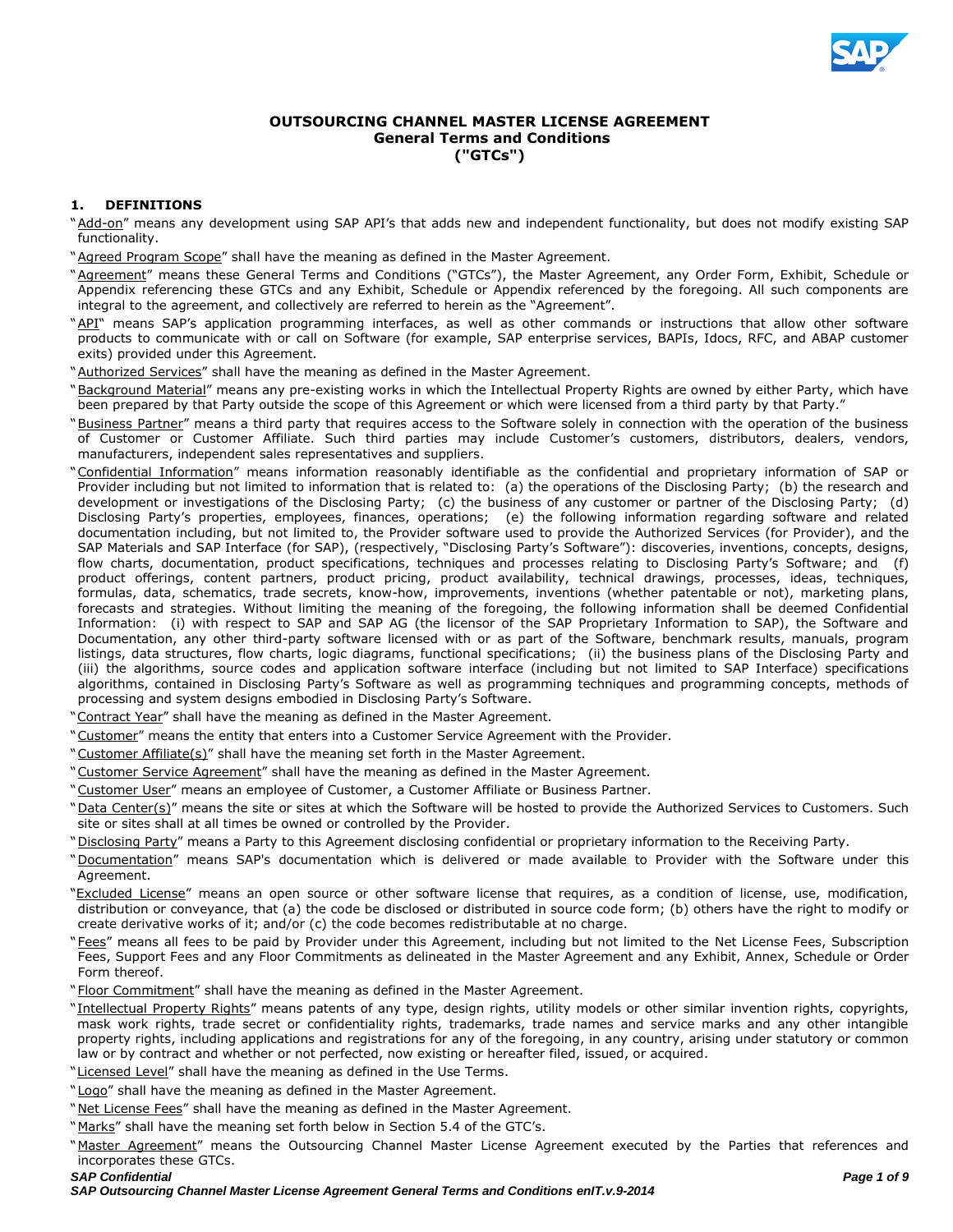- "Modification" means (i) a change to the delivered source code or metadata; or (ii) any development, other than a change to the delivered source code or metadata, that customizes, enhances, or changes existing functionality of the Software including, but not limited to, the creation of any new application program interfaces, alternative user interfaces or the extension of SAP data structures; or (iii) any other change to the Software (other than an Add-on) utilizing or incorporating any SAP Materials (defined below).
- "Order Form" shall have the meaning as defined in the Master Agreement.
- "Order Form Term" means the duration, as defined in each Order Form, of the licenses granted under such Order Form.
- "Party" or "Parties" shall have the meaning as defined in the Master Agreement.
- "Price List" shall have the meaning as defined in the Master Agreement.
- "Provider Affiliate" means any legal entity in which the Provider, directly or indirectly, holds more than fifty percent (50%) of the shares or voting rights. Any such legal entity shall be considered an Affiliate for only such time as such interest is maintained.
- "Receiving Party" means a Party receiving confidential or proprietary information from the Disclosing Party.
- "Redistributable Files" means the function modules and sample code files identified in the Documentation for inclusion and distribution with Provider created Add-ons.
- "SAP Affiliate" means any legal entity in which SAP AG, directly or indirectly, holds more than fifty percent (50%) of the shares or voting rights. Any such legal entity shall be considered an Affiliate for only such time as such interest is maintained.
- "SAP Interface" means any application interface developed by or with SAP or any SAP Affiliate that resides on or in the Software and which, when activated by the Provider's software or tools, will give access to the Software.
- "SAP Materials" means any software, programs, tools, systems, data, or other materials made available by SAP to Provider in the course of the performance under this Agreement including, but not limited to, the Software and Documentation.
- "SAP Support" shall have the meaning as defined in the Master Agreement.
- "SAP Support Fees" shall mean those fees that are due and payable in accordance with the Order Forms executed under the Master Agreement for the support services rendered by SAP pursuant to the SAP Support valid for this Agreement.
- "SAP Trademarks" shall have the meaning set forth below in Section 5.1 of the GTC's.
- "Screen Access" means Use of the Software solely through remote access and solely for the purpose of entering and accessing data and requesting Provider to process such data. For the sake of clarity, Screen Access shall not include the Software being installed on the hardware of the Customer.
- "Software" shall have the meaning as defined in the Master Agreement.
- "Subscription Fees" means the annual license fees for the Software licensed under an Order Form, which incorporate both the Net License Fee and the Support Fee.
- "Term" shall have the meaning as defined in the Master Agreement.
- "Third Party Software" shall have the meaning as defined in the Master Agreement.
- "Use" or "Using" shall have the meaning as defined in the Master Agreement.
- "Use Terms" shall have the meaning as defined in Section 2.1 in the Master Agreement.
- "Wind Down" shall have the meaning as defined in the Master Agreement.

Other defined terms not included above shall have the meanings set forth herein.

#### **2. SCOPE OF RELATIONSHIP**

- 2.1 No exclusivity. SAP and Provider agree to collaborate on a non-exclusive basis as detailed in this Agreement, to enable the provision of Authorized Services by Provider. Each Party is free to conduct business with other partners at its sole discretion.
- 2.2 Provider offers its services in its own name, at its own risk, and for its own account, to Customer. Provider conducts its own business with Customer and is not acting as an agent of SAP or in any other way representing SAP. Provider shall, in correspondence and otherwise in connection with the provision of services always clearly indicate that SAP is the copyright owner, author, and developer of the Software.
- 2.3 Provider shall advise Customer that SAP Support for the Software licensed under the Master Agreement can only be delivered by SAP to the Provider and that SAP will not provide direct support to the Customer for the Software utilized by the Provider to deliver any Authorized Services, even if the Customer is an existing SAP customer with a current SAP maintenance and support agreement for SAP software. If the Customer is an existing SAP customer, then Provider shall advise Customer that the Software utilized by the Provider to deliver any Authorized Services will not be covered by the Customer's current SAP maintenance and support agreement for SAP software.

#### **3. LICENSE GRANT**

#### **3.1 Grant of License**

- 3.1.1Subject to the terms and conditions of this Agreement and the specific limitations set forth in the Master Agreement and the Order Forms, SAP hereby grants Provider the non-exclusive right and license within the Agreed Program Scope to Use Software in the Data Center(s) solely as required for the provision of Authorized Services to its Customers for the duration of the applicable Order Form Term.
- 3.1.2 Sub-Licenses. Provider shall be entitled to grant non-perpetual, non-exclusive and non-transferable sub-licenses to Customer for the applicable Order Form Term, limited to providing Customer Users Screen Access to the Software (the "Sub-Licenses").
- 3.1.3No Provider internal use. Under the terms of this Agreement, Provider shall not be allowed to Use Software for its own internal operational needs or to provide Authorized Services to Provider, Provider Affiliates, any entity controlling Provider, or any entities controlled by a common entity as Provider.
- 3.1.4SAP owns all rights and title, including all Intellectual Property Rights, in and to SAP software as made available by SAP to Provider. Provider is only granted a limited license to the Software as expressly stated in this Agreement.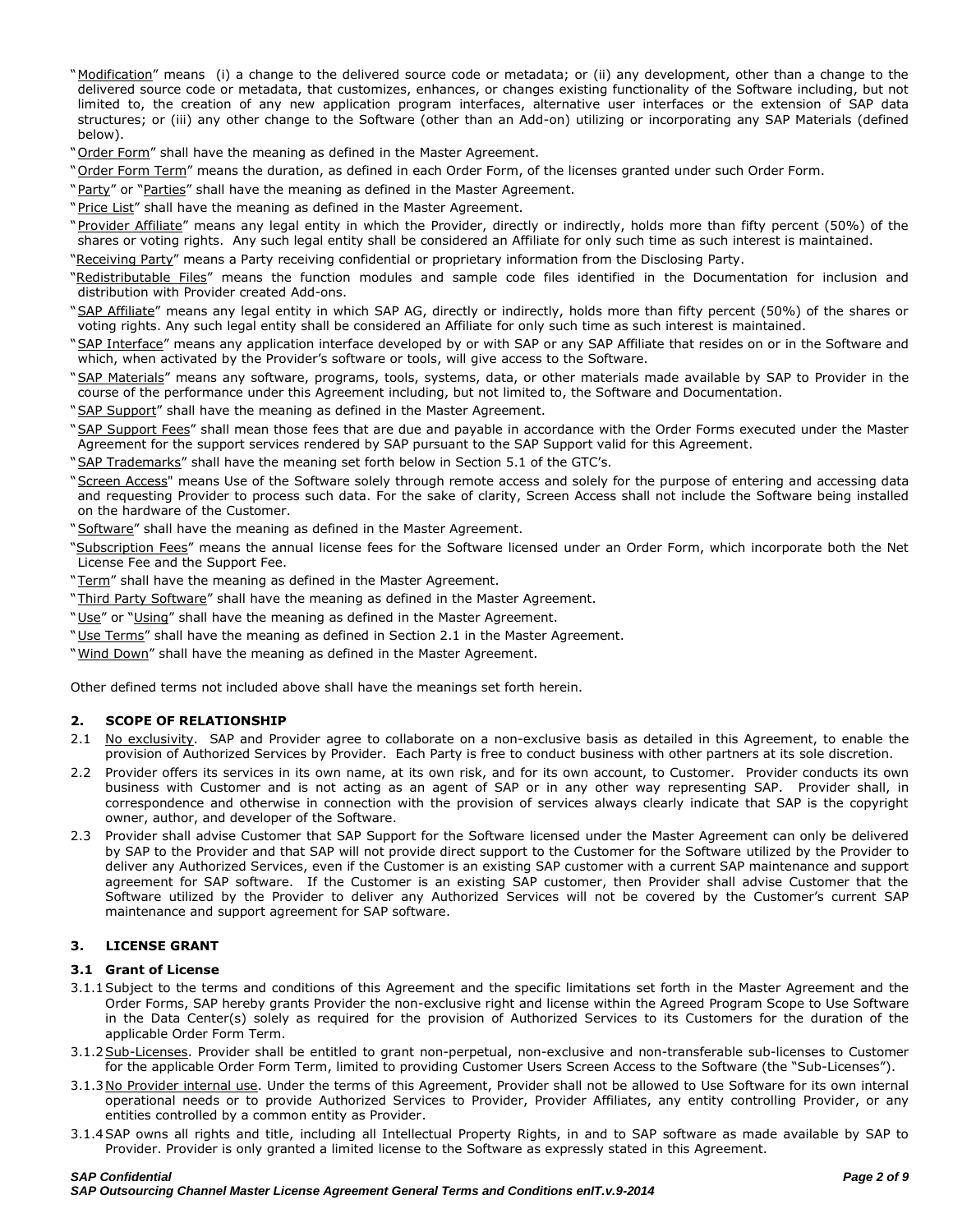- 3.1.5 The terms and conditions of this Agreement relative to "Software" apply to Third Party Software except (i) Provider shall not make Modifications and/or Add-ons to Third Party Software or otherwise modify Third Party Software unless expressly authorized by SAP; and (ii) subject to the document order of precedence, as otherwise stated in the Use Terms.
- 3.1.6Provider has to license any Software which is required to provide Authorized Services to Customers, including, but not limited to any prerequisite defined in (i) the Use Terms, or (ii) the Price List. Authorized Services may be provided in conjunction with the SAP Software licensed to Customers by SAP or its affiliates or resellers pursuant to a Customer's license agreement for the Use of SAP Software. Any use by Provider, of such SAP Software licensed to Customer shall be in accordance with the Customers license obligations under the SAP license agreement for the use of such SAP Software and be subject to the respective Named User type and in accordance with the identified Licensed Level under that license agreement. Customer and Provider must comply with the provisions of the Use Terms at all times.

#### **3.2 Third Party Access to the Software**

- 3.2.1An authorized third party acting on behalf of the Provider may access the Software so long as: (i) such third party is accessing the Software solely on behalf of Provider to support Provider in its exercise of the rights set forth in Section 3.1 in conformance with the Agreement; (ii) such third party is subject to confidentiality obligations that are at least as restrictive as those set forth in Section 9; and (iii) Provider is responsible for any breach of this Agreement caused by such third party.
- 3.2.2The Sub-Licenses may include the right to allow an authorized third party acting on behalf of the Customer to have Screen Access to the Software so long as: (i) such third party is utilizing the Screen Access solely for the consumption of Authorized Services on behalf of Customer to run Customer's internal business processes; (ii) such third party is subject to confidentiality obligations that are at least as restrictive as those set forth in Section 9; and (iii) Customer is responsible for any breach of the Customer Services Agreement caused by such third party.

### **3.3 Reporting Obligations and Audit Rights**

- 3.3.1Provider shall provide all information requested by SAP necessary to fulfill any obligations for payment of royalties to SAP's business partners arising as a result of licenses under this Agreement for Third Party Software or other software components.
- 3.3.2Upon SAP's reasonable request, Provider shall deliver to SAP a report, as defined by SAP, evidencing Provider's Use of the Software licensed under this Agreement, which shall be in addition to any other reporting obligations of Provider as set out in this Agreement.
- 3.3.3Subject to limitations under contract and law and without gathering or transmitting to SAP any content or other confidential information of Provider or Customer, SAP may implement the Software so that each system generates and transmits to SAP information related to Use of the Software by Provider and/or the Customers. Provider will support SAP in accordance with SAP's reasonable instructions, including but not limited to preparing a measurement log within four (4) weeks of SAP's request, such requests not to be made more often than on a quarterly basis. The measurement shall be carried out using only the unaltered SAP tools provided by SAP and the result of the measurement is to be transmitted to SAP promptly in unaltered form.
- 3.3.4SAP shall be permitted upon fifteen (15) days prior notice to audit (at least once annually and in accordance with SAP standard procedures, which may include on-site and/or remote audit) the usage of the Software. Provider shall cooperate reasonably in the conduct of such audits.
- 3.3.5In the event a report or an audit reveals that (i) Provider underpaid license fees and/or SAP Support fees to SAP and/or (ii) the Use of the Software by Provider or Customer is in excess of the Licensed Level of the Order Forms executed under the Master Agreement, Provider shall pay such underpaid fees and/or for such excess usage based on SAP List of Prices and Conditions for Software and Support governing use in effect at the time of the audit, and shall execute an additional Order Form in accordance with the terms of this Agreement to effect the required licensing of any additional quantities or levels, but SAP's right to receive payment of those fees shall not be dependent upon signature of such Order Form. Reasonable costs of SAP's audit shall be paid by Provider if the audit results indicate usage in excess of the licensed quantities or levels. SAP reserves all rights at law and equity with respect to both Provider's underpayment of license fees or SAP Support fees and usage in excess of the license quantities or levels or in breach of the license granted herein.
- 3.3.6Use of the Software licensed hereunder may require third party software or hardware (including but limited to databases, operating systems and servers). Unless specifically licensed in the Master Agreement, this Agreement does not contain a license to use such additional materials.

# **4. CUSTOMER SERVICE AGREEMENT**

- 4.1 To give effect to the obligations, limitations and liabilities contained in this Agreement, Provider agrees that prior to granting Customer access to the Authorized Services, Provider will enter into a Customer Service Agreement with Customer that includes (i) a grant of license to the Customer and its Customer Users which corresponds with and does not exceed Provider's rights as set out in Section 3 and (ii) a provision according to which SAP shall be entitled to claim damages or seek equitable relief as a third party beneficiary in case the Customer violates any of the license terms of the Customer Service Agreement. Nothing in this Agreement shall prevent SAP from pursuing an action for an infringement of SAP's intellectual property rights by the Customer.
- 4.2 If requested by SAP, Provider will represent and warrant to SAP that Provider has entered into such a Customer Service Agreement with Customer, provided always that no contractual relationship will exist between SAP and any Customer except as set forth in Section 4.1 above or under any supplementary contract which SAP expressly agrees to enter into directly with a Customer in connection with the Authorized Services.

#### **5. TRADEMARK LICENSE**

5.1 To the extent usage is specifically allowed in the Master Agreement, SAP grants to Provider for the Term of the Agreement a revocable, nonexclusive, nontransferable license to use the Logo as set forth in SAP Partner Logo Usage Guidelines in any countries allowed under the Agreed Program Scope and in accordance with the terms of this Section 5. This license to use the Logo includes the right to use the SAP corporate logo as part of the Logo (together "SAP Trademarks"). Provider is not permitted to grant sublicenses to SAP Trademarks.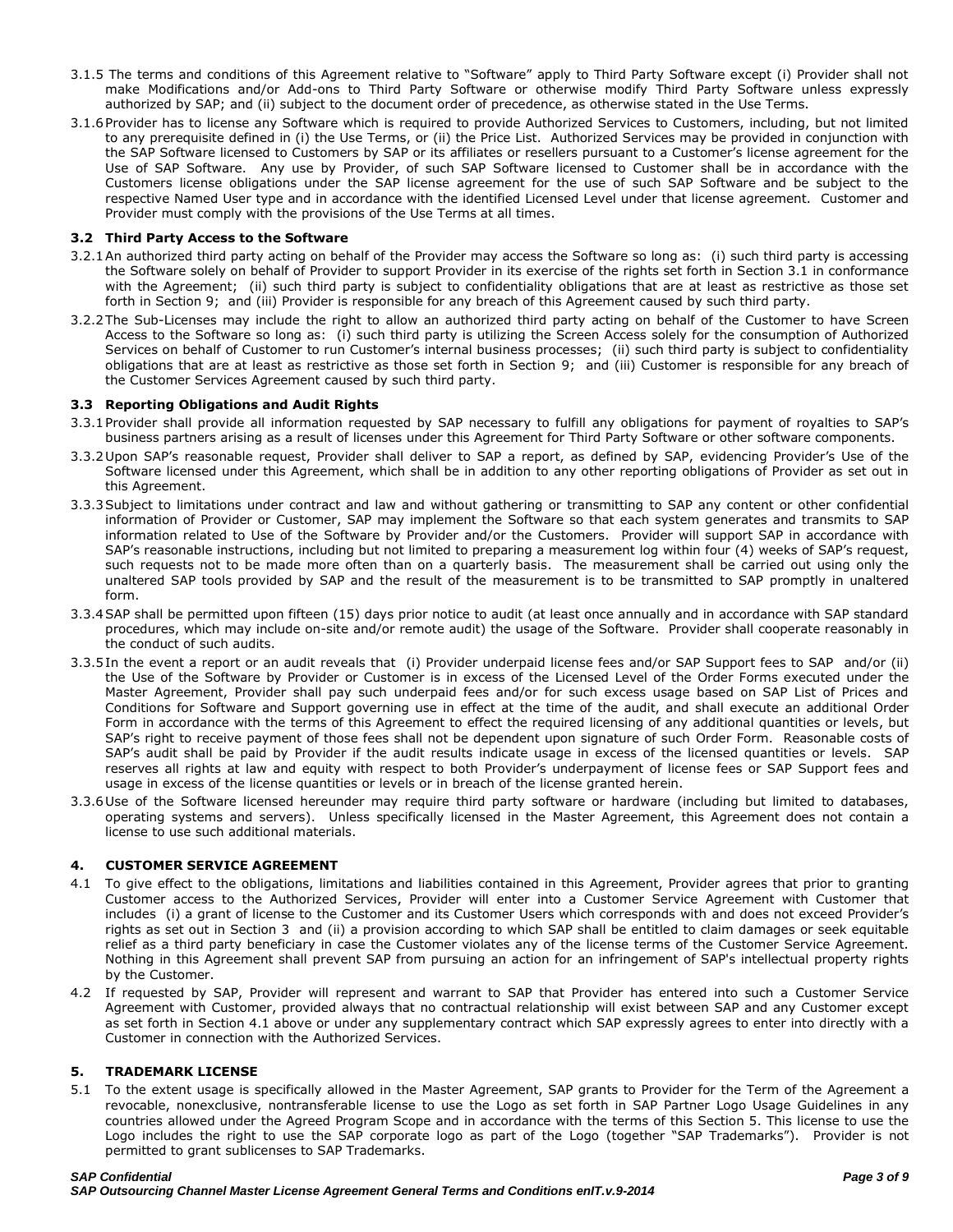- 5.2 SAP will provide the most recent version of the SAP Partner Logo Usage Guidelines to Provider upon Provider's written request. SAP may, at its sole option, change the SAP Partner Logo Usage Guidelines but will provide the new version to Provider. Provider will conform its usage of the Logo to the new SAP Partner Logo Usage Guidelines immediately upon receipt. If Provider does not agree to the proposed changes, SAP shall be entitled to terminate Provider's right to use the Logo with immediate effect.
- 5.3 Provider shall not contest the validity of SAP Trademarks or support the contesting of its validity and shall not derive any right against SAP through its permitted use of SAP Trademarks. In its use of SAP Trademarks, Provider shall indicate that the SAP Trademark is registered by and for SAP. In this context Provider acknowledges that SAP is the sole owner of rights in the SAP Trademarks Provider is permitted to use. Provider undertakes to make all those declarations and provide all those documents for the benefit of SAP as SAP may require in the prosecution of its rights in the SAP Trademarks. All advertising and sales material used by Provider for the Software must bear the notices prescribed by SAP concerning trademarks and other identifying marks. Provider must refrain from registering SAP's name (or any domain name incorporating name or trademarks) or SAP's logo (or any names, logos, domain names or trademarks which are confusingly similar to any of them) for itself or permitting third parties to using or otherwise exploiting SAP's name, logo or trademark (or any name, logo, trademark or domain name which are confusingly similar to any of them). Provider must, at SAP's choice, either transfer any rights regarding such logos, trademarks and domain names to SAP as soon as they arise or permit SAP to exploit them in any countries globally. Provider must afford SAP such assistance as may be necessary for SAP to obtain at SAP's expense the appropriate registrations for protection in any such country. Any provision adding to or differing from the above must be agreed in writing.
- 5.4 Provider shall provide samples of its advertising copy and sales literature for the Authorized Services, in their original language and in English, as applicable, to SAP on its request. SAP reserves the right to review and approve all uses of SAP's Trademarks, service marks, or trade names in Provider's advertising and promotion of the Software and Authorized Services, prior to use. Such approval will not limit Provider's obligation to comply with all applicable laws and will not be deemed an endorsement or approval of any advertising content.
- 5.5 SAP shall have permission to list Provider with name and logo on its website and marketing material as an SAP partner in the business field as it relates to the Authorized Services without the requirement to seek Provider's written permission for each such listing, unless such permission is rescinded by Provider in writing.
- 5.6 Except as stated above, no Party has the right to use or display the other Party's names, trademarks, trade names, logos, or service marks ("Marks") without prior written approval. Notwithstanding the foregoing, nothing contained in this Agreement shall affect either Party's rights to use any trademarks, service marks or proprietary words or symbols of the other Party to properly identify the goods or services of such other Party to the extent permitted by applicable law or by written agreement between the Parties.
- 5.7 Each Party agrees to promptly notify the other Party of any unauthorized use of the other Party's Marks or proprietary words or symbols of which it has actual knowledge. Each Party shall have the sole right and discretion to enforce any rights and claims regarding its Marks or unfair competition related thereto. Each Party agrees to provide the other Party with its reasonable cooperation and assistance at the requesting Party's expense with respect to any such infringement proceedings.
- 5.8 If at any time SAP determines that the laws or policies of any country are or become materially insufficient to protect its intellectual or proprietary rights in the Software, SAP may restrict or terminate Provider's rights to use the SAP Trademarks in or to that country, on written notice to Provider. Provider shall take all actions reasonably necessary to comply with and enforce any such restriction or termination.

# **6. REMUNERATION, PAYMENT TERMS, TAXES AND DELIVERY**

- 6.1 Fees. Provider shall pay to SAP the Fees on such terms and in the amount as set forth in the Master Agreement or any Order Forms, Schedules or Exhibits thereof. Additionally, Provider commits to pay the Floor Commitments set forth in the Master Agreement, if any, such amounts to be invoiced pursuant to the terms of the Master Agreement. Provider can offset claims only if they are uncontested or awarded by final and binding court or arbitration panel order. Any Fees not paid when due shall accrue interest at the rate as per the legislative decree n. 231 dated October 9, 2002 Provider shall not be entitled to any refund of the Fees paid for under this Agreement.
- 6.2 Taxes. All taxes, including, without limitation, VAT, GST, sales, use, property, excise, service, or similar taxes or customs duties, except income or corporation taxes of SAP, will be borne by Provider. If any such tax or duty has to be withheld or deducted from any payment under this Agreement, Provider will increase payment under this Agreement by such amount as shall ensure that after such withholding or deduction SAP shall have received an amount equal to the payment otherwise required. Income or corporation taxes of SAP will be borne by SAP. If Provider is required to withhold income or corporation tax or a similar tax from any payment to SAP under this Agreement Provider shall be entitled to withhold or deduct such tax from the gross amount to be paid. However, Provider shall use all endeavors to reduce any such withholding tax payable to the lowest possible rate subject to compliance with all applicable laws and double taxation treaties. Provider will in the case of any withholding of tax provide SAP a receipt from the relevant authority to which such withholding tax has been paid.
- 6.3 Delivery of the Software and SAP Support. SAP will deliver the Software and SAP Support by making it available for electronic download through the SAP ServiceMarketplace (http://service.sap.com/swdc) to Provider. Risk of loss passes at the time of such electronic delivery. Provider agrees not to request any physical delivery of Software or SAP Support and should it occur any such delivery will be rejected by Provider. Provider agrees and understands that the calculation of Taxes may be affected by the delivery method and delivery location of the Software and corresponding SAP Support.

#### **7. TERM AND TERMINATION**

7.1 Term. This Agreement is entered for the Term, unless earlier terminated as set forth herein or in accordance with any right to terminate specified in the Master Agreement. The Term may be extended as mutually agreed by the Parties in writing or as specifically set forth in the Master Agreement. For the avoidance of any doubt, termination of the Agreement shall strictly apply to all licenses under the Agreement, Order Forms, Exhibits, its appendices, schedules, addenda and order documents and any partial termination of the Agreement by Provider shall not be permitted in respect of any part of the Agreement, its appendices, Exhibits, Annexes, schedules, addenda, or order documents.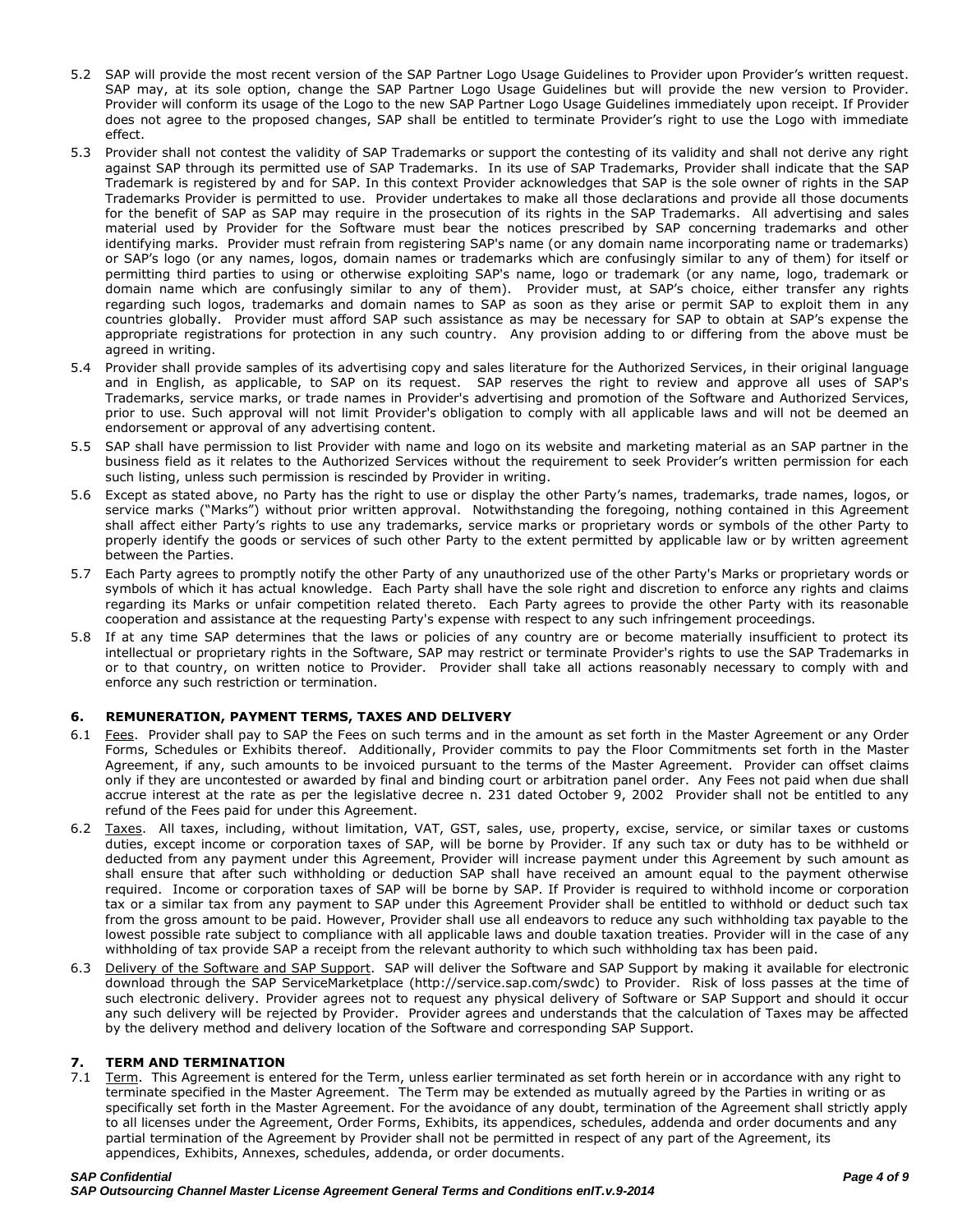- 7.2 Termination by SAP. This Agreement and the licenses granted under this Agreement may be terminated by SAP in accordance with the following: (a) except for Provider's breach of its obligations under Sections 8, 9 or 12.1, thirty (30) days after SAP gives Provider notice of Provider's breach of any provision of the Agreement including more than thirty (30) days delinquency in Provider's payment of any money due hereunder, unless Provider has cured such breach during such thirty (30) day period; (b) immediately if (1) Provider commences negotiations with one or more of its creditors with a view to rescheduling major parts of its indebtedness or (2) Provider files for bankruptcy, has a petition for bankruptcy filed on its behalf which is not dismissed within sixty days of filing, becomes insolvent, or makes an assignment for the benefit of creditors; and/or (3) Provider breaches any of its obligations under Sections 8, 9 and/or 14.1 [Intellectual Property Ownership, Confidentiality, Assignment].
- 7.3 Termination by Provider. This Agreement may be terminated by Provider in accordance with the following: (a) except for SAP's breach of its obligations under Sections 8 or 9, thirty (30) days after Provider gives SAP notice of SAP's breach of any provision of the Agreement, unless SAP has cured such breach during such thirty (30) day period; (b) immediately if (1) SAP commences negotiations with one or more of its creditors with a view to rescheduling major parts of its indebtedness or (2) SAP files for bankruptcy, has a petition for bankruptcy filed on its behalf which is not dismissed within sixty days of filing, becomes insolvent, or makes an assignment for the benefit of creditors; and/or (3) SAP breaches its obligations under Sections 8 and/or 9 [Intellectual Property Ownership, Confidentiality].
- 7.4 Termination for change of control. This Agreement may be terminated immediately by SAP upon written notice to Provider if Provider comes under direct or indirect control of any entity competing with SAP. If before such change Provider has informed SAP of such potential change of control without undue delay, the Parties agree to discuss solutions on how to mitigate such termination impact on Customer, such as stepping into the Customer contract by SAP or by any other Affiliate of Provider or any other form of transition to a third party provider.
- 7.5 Duties upon termination and surviving terms. Upon any termination hereunder and subject to any Wind Down set forth in the Section "Term and Termination" of the Master Agreement, Provider and its Affiliates shall (i) immediately cease acquiring new Customers and marketing the Software as part of the Authorized Services under this Agreement; (ii) immediately cease Use of all SAP Materials and Confidential Information; (iii) ensure that each Customer ceases Use of all SAP Materials and SAP Confidential Information; and (iv) within thirty (30) days after any termination, irretrievably destroy or upon SAP's request deliver to SAP all copies of all SAP Materials and Confidential Information in every form, except to the extent it is legally required to keep such materials for a longer period in which case such return or destruction shall occur at the end of such period. Provider agrees to certify in writing to SAP that it and each of its Affiliates has performed the foregoing. Notwithstanding the foregoing, Sections 1, 6, 7, 8.1, 8.3-8.8, 9, 10.2, 11, 12, 14.5, 14.6, 14.7 and 14.9 shall survive any termination.
- 7.6 Effect of Termination. In the event of any termination hereunder (i) Provider shall not be entitled to any refund of any payments made by Provider; (ii) any outstanding Fees (including any portion of the Floor Commitments) already invoiced or due prior to the termination of the Agreement remain or become immediately due and payable; (iii) except in case of a termination in accordance with Section 7.3 by Provider, any Fees which are unpaid by the Provider (based on the Fees payable for the Term as set forth in the Master Agreement) will become immediately due and payable, including any unfulfilled Floor Commitments for any Contract Year completed or commenced prior to the effective date of the termination.

# **8. INTELLECTUAL PROPERTY OWNERSHIP**

- 8.1 Software Ownership and Limited Rights. The Software, SAP Materials, and all Intellectual Property Rights embodied in the foregoing, shall be the sole and exclusive property of SAP, SAP AG or its SAP Affiliates , or its or their licensors, subject to any rights expressly granted to Provider in Section 8 hereof. Except for Modifications and Add-ons authorized under this Agreement, Provider is not permitted to create derivative works of the Software or SAP Materials. Any such unauthorized works developed by Provider, and any Intellectual Property Rights embodied therein, shall be the sole and exclusive property of SAP, SAP AG or any of its SAP Affiliates, as applicable, and Provider hereby assigns all rights in them (including moral rights) to such SAP entity. To the extent Intellectual Property Rights are not eligible to be transferred by operation of the law, SAP, SAP AG or any of its SAP Affiliates shall be granted exclusive rights to use to the widest extent lawfully possible. All rights in and to the Software and SAP Materials not expressly granted in this Agreement are reserved by SAP. Provider shall use commercially reasonable efforts to ensure that no Customer is violating the terms of its Customer Service Agreement, including without limitation ensuring that the use of the Software by its Customers has not exceeded the agreed Licensed Level. In the event Provider becomes aware that any Customer is violating its Customer Service Agreement in relation to the Software or any SAP Materials, Provider shall promptly notify SAP of such. Provider shall reasonably cooperate with SAP to enforce the terms of any such Customer Services Agreement with a Customer.
- 8.2 Modifications and Add-ons. Subject to the licensing of the required development rights under separate agreement, Provider shall be entitled to develop Modifications and Add-ons for the Software and shall be permitted to Use Modifications and Add-Ons with the Software in accordance with the license grant to the Software set forth in Section 3.1 herein. Provider shall promptly notify SAP if and when Provider is planning to develop Modifications or Add-ons to the Software. The notification provided by Provider shall include a high level description of the intended functionality and of the timeframe planned for such development. In addition, any Modifications or Add-ons must not i) unreasonably impair, degrade or reduce the performance or security of the Software; ii) enable the bypassing or circumventing of SAP license restrictions and/or provide users with access to the Software to which such users are not directly licensed; and/or iii) permit mass data or metadata extraction from an SAP software to a non-SAP software for the purpose of replacing the Software as the data's system of record. With regards to the aforementioned item iii), Provider shall refer any Customer requiring such information to SAP.
- *SAP Confidential Page 5 of 9* 8.3 Modifications. The ownership of Modifications, and any Intellectual Property Rights embodied therein, shall vest in SAP, SAP AG or the applicable SAP Affiliate. Provider irrevocably assigns to SAP all Provider's rights, title and interest ("Assigned Intellectual Property Rights") in and to the Modifications, including the right to register or file proprietary rights based on the Modifications. Provider further agrees to provide to SAP promptly upon the SAP's request all pertinent facts and documents relating to such Modifications, and to perform promptly such lawful acts and to sign promptly such further applications, assignments, statements, and other lawful documents as SAP may reasonably request to effectuate fully this assignment. Provider hereby grants SAP a worldwide, non-exclusive, fully paid up, royalty free, perpetual and irrevocable license to any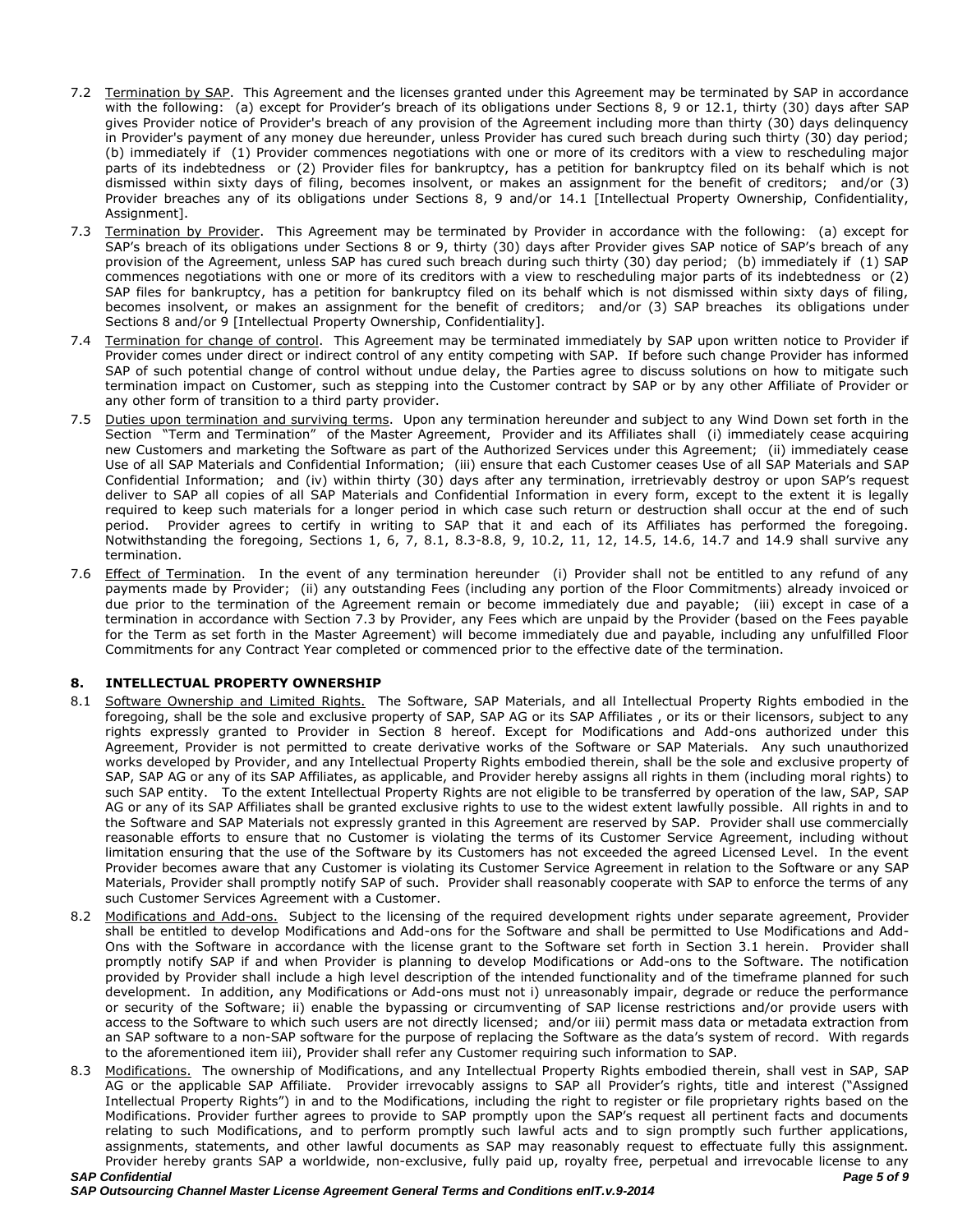Provider contributed Intellectual Property Rights in any Provider Background Materials contained in the Modifications to make, have made, use, reproduce, display, distribute, create derivative works of, lease, sell, offer for sale, import, export or otherwise transfer through standard tiers of distribution such Provider Background Materials (a "Full License"), provided that such Provider Background Materials are used only in connection with the Modification or derivative works thereof. Subject to the extent of Provider's rights therein, Provider further grants SAP a Full License to any third-party materials incorporated in the Modification. To the extent Provider does not have sufficient rights to grant SAP a Full License to such third party materials, Provider covenants to use its best efforts to procure such rights for SAP in and to the third party materials incorporated in such Modifications.

- 8.4 Add-ons. The ownership of the Add-ons developed by Provider shall vest in Provider or the Customer as provided in the Customer Services Agreement subject to SAP's rights in and to the Software. Provider may copy and may include Redistributable Files in Add-ons. Any Provider created Add-ons that contain Redistributable Files must not be made (directly or indirectly) subject to an Excluded License. In the event Provider distributes or makes available Add-ons to third parties, Provider will indemnify SAP, SAP AG and their affiliated companies against any and all claims brought against them (individually or jointly) arising from Licensee's development and distribution of such Provider Add-on. In exchange for the right to develop Add-ons under this Agreement, Provider covenants not to assert any Intellectual Property Rights in Add-ons created by Provider against any SAP product, service, or future SAP development.
- 8.5 Reverse Engineering, Source Code. Provider shall not disassemble, reverse engineer or decompile, nor otherwise create or attempt to create the source code from the object code of the Software or SAP Materials in any manner, unless such action is indispensable in order to obtain information necessary to achieve interoperability of the Software with an independently created computer program and Provider has not been provided such information, despite a written request, within a reasonable period of time. Information obtained through such action may not be used for purposes other than to achieve interoperability, and may not be given to third parties, unless this is necessary to establish interoperability, in particular is not to be used for the development, creation or marketing of programs similar to the Software. If Provider wishes to exercise any right to reverse engineer to ensure interoperability in accordance with applicable law, Provider shall first provide written notice to SAP and permit SAP, at its option, to make an offer to provide information and assistance reasonably required to ensure interoperability of the Software with other products for a fee to be mutually agreed upon (if any).
- 8.6 Except to the extent explicitly specified in this Section 8 or a written separate agreement between the Parties, nothing in this Agreement shall be construed, whether by implication, estoppel or otherwise, to transfer ownership rights in, or grant license rights to Background Materials to the other Party.
- 8.7 Feedback. During the course of this Agreement, Provider agrees to provide and SAP will solicit Provider's input regarding Software, products, services, business or technology plans, including, without limitation, comments or suggestions regarding the possible creation, modification, correction, improvement or enhancement of software, products and/or services, or input as to whether Provider believes SAP's development direction is consistent with their own business and IT needs, the technology marketplace in general, and the like (collectively "Feedback"). Provider acknowledges and agrees that any information disclosed by SAP during discussions related to Feedback shall be considered SAP Confidential Information and shall be protected from disclosure in accordance with the terms of this Agreement. In order for SAP to utilize such Feedback, Provider grants to SAP a non-exclusive, perpetual, irrevocable, worldwide, royalty-free license, with the right to sublicense to SAP's licensees and customers, under all relevant Provider intellectual property rights, to use, publish, and disclose such Feedback in any manner SAP chooses and to display, perform, copy, make, have made, use, sell, and otherwise dispose of SAP's and its sub-licensees' products or services embodying Feedback in any manner and via any media SAP chooses, without reference to the source. SAP shall be entitled to use Feedback for any purpose without restriction or remuneration of any kind with respect to Provider and/or its representatives. Provider acknowledges that the information related to Software or SAP, products, services, business or technology plans, disclosed to it under this Agreement, is only intended as possible strategies, developments, and functionalities of the SAP products or services and is not intended to be binding upon SAP to any particular course of business, product strategy, and/or development.
- 8.8 The Parties recognize that either Party has the right to develop independently software that would compete with the other Party's software without use of any Confidential Information disclosed to such other Party hereunder. Further, either Party shall be free to use for any purpose the residuals resulting from access to or work with confidential information disclosed hereunder. The term "residuals" means information in non-tangible form, which may be retained inadvertently in the unaided memory by persons who have had access to the confidential information, including ideas, concepts, know-how or techniques contained herein, so long as such persons have not studied the information for the purpose of replicating the same from memory. Neither Party shall have any obligation to limit or restrict the assignment of such persons or to pay product fees for any work resulting from the use of residuals. However, the foregoing shall not be deemed to grant to either Party a license under the other Party's copyrights or patents.

# **9. CONFIDENTIALITY**

- 9.1. Use of Confidential Information. Confidential Information shall not be reproduced in any form except as required to accomplish the intent of this Agreement. Any reproduction of any Confidential Information of the other Party shall remain the property of the disclosing Party and shall contain any and all confidential or proprietary notices or legends which appear on the original. With respect to the Confidential Information of the other Party, each Party: (a) shall take all Reasonable Steps (defined below) to keep all Confidential Information strictly confidential; and (b) shall not disclose any Confidential Information of the other Party to any person other than its bona fide individuals whose access is necessary to enable Provider and Customers to exercise their rights and meet their obligations hereunder. To the extent that Customers or third parties are provided access to SAP Confidential Information, such access shall be subject to confidentiality terms that are at least as restrictive as those set forth here. As used herein "Reasonable Steps" means those steps the Receiving Party takes to protect its own similar proprietary and confidential information, which shall not be less than a reasonable standard of care. Confidential Information of either Party disclosed prior to execution of this Agreement shall be subject to the protections afforded hereunder and neither Party shall use the other Party's Confidential Information for any purpose other than in connection with the Parties' performance under this Agreement.
- 9.2 Exceptions. The above restrictions on the use or disclosure of the Confidential Information shall not apply to any Confidential Information that: (a) is independently developed by the Receiving Party without reference to the Disclosing Party's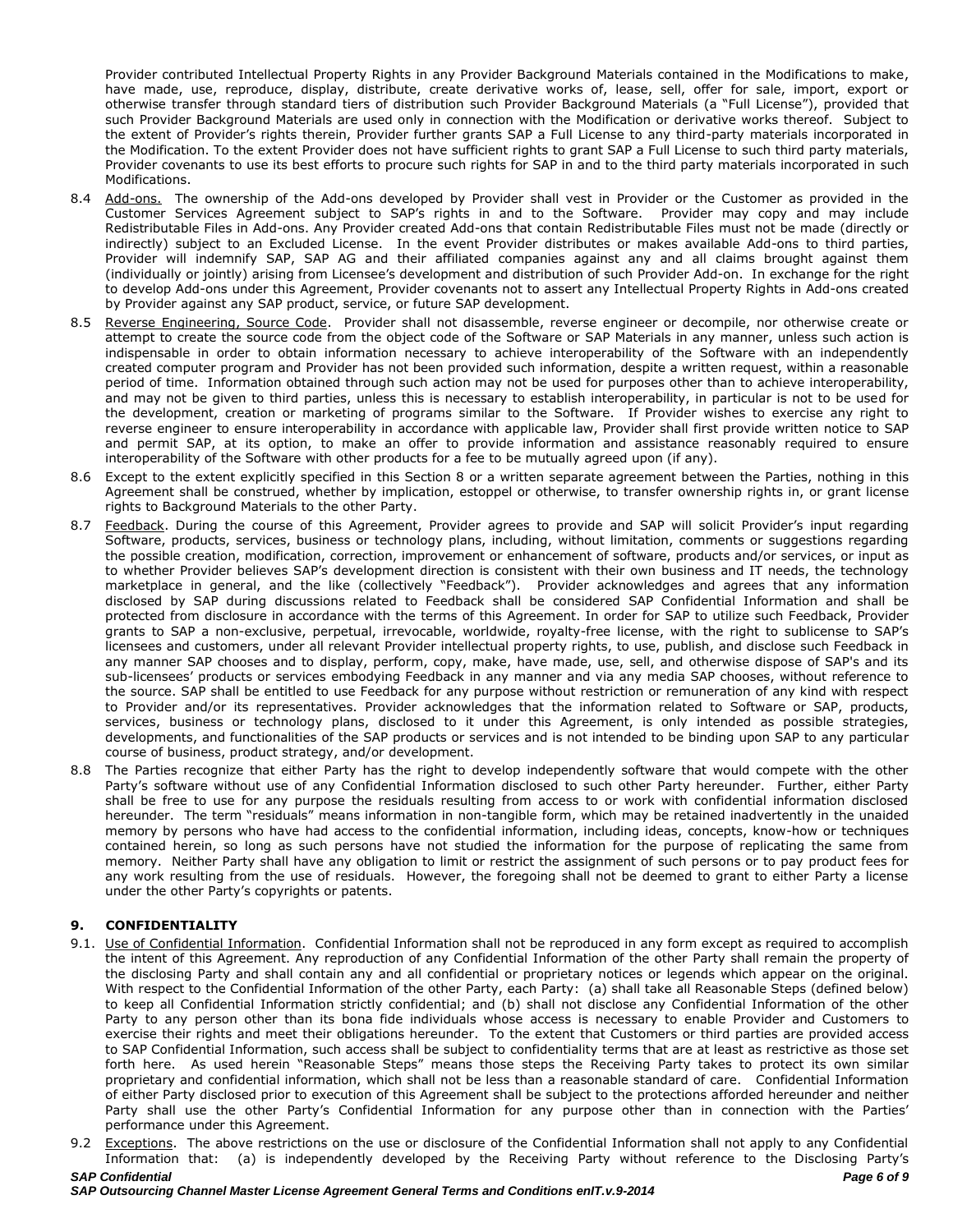Confidential Information, or is lawfully received free of restriction from a third party having the right to furnish such Confidential Information; (b) has become generally available to the public without breach of this Agreement by the Receiving Party; (c) at the time of disclosure, was known to the Receiving Party free of restriction; or (d) the Disclosing Party agrees in writing is free of such restrictions.

- 9.3 Confidential Terms and Conditions. In addition to the foregoing limitations, neither Party shall disclose the terms or conditions of this Agreement without the prior written approval of the other Party (other than to those of the Party's Representatives who must know such information in order for the Party to perform under the Agreement or enforce its rights hereunder). As used herein, "Representatives" shall mean (i) employees of Receiving Party; (ii) attorneys, accountants, or other professional business advisors; and, additionally, (iii) employees of SAP and/or any of the SAP Affiliates, and (iv) employees of any entity who are directly involved in the performance of obligations under this Agreement. The Receiving Party shall be responsible for any breach of the terms of this Agreement caused by its Representatives.
- 9.4 In the event that the Receiving Party or any of its Representatives are requested pursuant to, or required by, applicable law or regulation or by legal process to disclose any Confidential Information or any other information concerning the Disclosing Party, this Agreement, or the Parties' performance hereunder, the Receiving Party shall provide the Disclosing Party with prompt notice of such request or requirement in order to enable the Disclosing Party (i) to seek an appropriate protective order or other remedy; (ii) to consult with the Receiving Party with respect to the Disclosing Party's taking steps to resist or narrow the scope of such request or legal process; or (iii) to waive compliance, in whole or in part, with the terms of this Agreement. In the event that such protective order or other remedy is not obtained in a timely manner, or the Disclosing Party waives compliance, in whole or in part, with the terms of this Agreement, the Receiving Party or its Representative shall use commercially reasonable efforts to disclose only that portion of the Confidential Information which is legally required to be disclosed and to require that all Confidential Information that is so disclosed will be accorded confidential treatment.
- 9.5 Publicity. Neither party shall use the name of the other party in publicity, advertising, or similar activity, without the prior written consent of the other, except that Provider agrees that SAP may use Provider's name in customer listings or, at times mutually agreeable to the parties, as part of SAP's marketing efforts (including without limitation reference calls and stories, press testimonials, site visits, SAPPHIRE participation). SAP will make reasonable efforts to avoid having the reference activities unreasonably interfere with Provider's business.

### **10. PERFORMANCE WARRANTY**

- 10.1 Warranty. SAP warrants that the Software will substantially conform to the specifications contained in the Documentation for twelve (12) months following delivery of the Software. The warranty shall not apply: (i) if the Software is not used in accordance with the Documentation; or (ii) if the nonconformance is caused by a Modification or Add-on (other than a Modification or Add-on made by SAP and which is provided through SAP Support or under warranty), Provider, Third Party Software or any software not provided by SAP. SAP does not warrant that the Software will operate uninterrupted or that it will be free from minor defects or errors that do not materially affect such performance, or that the applications contained in the Software are designed to meet all of Provider's business requirements. Provided Provider notifies SAP in writing with a specific description of the Software's nonconformance within the warranty period and SAP validates the existence of such nonconformance, SAP will, at its option: (a) repair or replace the nonconforming Software, or (b) refund the license fees paid for the applicable nonconforming Software in exchange for a return of such nonconforming Software. This is Provider's sole and exclusive remedy under this warranty. Provider is not entitled to imply any representation, warranty, undertaking, or guarantee, including, but not limited to, in any other published SAP description or advertisement of the Software, except to the extent that SAP has expressly confirmed such in writing.
- 10.2 Express Disclaimer. SAP AND ITS LICENSORS DISCLAIM ALL OTHER WARRANTIES EXPRESS OR IMPLIED, INCLUDING WITHOUT LIMITATION, ANY IMPLIED WARRANTIES OF MERCHANTABILITY OR FITNESS FOR A PARTICULAR PURPOSE EXCEPT TO THE EXTENT THAT ANY WARRANTIES IMPLIED BY LAW CANNOT BE VALIDLY WAIVED.
- 10.3 Provider shall notify SAP in writing of any nonconformance in sufficient detail for SAP to analyze the claimed nonconformance. Provider shall give commercially reasonable assistance to SAP in analyzing and remediating any nonconformity.

#### **11. THIRD PARTY CLAIMS**

- 11.1 Indemnification by SAP.
	- (a) SAP shall defend Provider against claims brought against Provider in the Territory where such claim (i) is brought by a third party owner of the intellectual property giving rise to the claim and (ii) alleges that Provider's distribution of the Software in accordance with the terms and conditions of this Agreement constitutes a direct infringement or misappropriation of a patent claim(s), copyright, SAP trademark or trade secret rights. SAP will pay damages finally awarded against Provider (or the amount of any settlement SAP enters into) with respect to such claims provided that:
		- 1. Provider notifies SAP in writing of any such alleged claim without undue delay, and
		- 2. Provider authorizes SAP to have sole control over the defense or settlement any such claim,
		- 3. Provider cooperates fully in the defense of such claim and provides SAP with all relevant information and reasonable support, and
		- 4. Provider shall not undertake any action in response to any infringement, or alleged infringement, of the Software that is prejudicial to SAP's rights.

SAP expressly reserves the right to cease such defense of any claim(s) in the event the Software is no longer alleged to infringe or misappropriate, or is held not to infringe or misappropriate, the third party's rights.

(b) SAP shall have no obligation under this Section 11.1 if the claim results from (i) Software or Documentation that has been altered by anyone other than SAP or (ii) failure to promptly use a New Release made available by SAP if such infringement or misappropriation could have been avoided by use of the New Release, or (iii) unlicensed activities. Further, SAP shall have no obligation under this Section 11.1 for a claim which could have been avoided (i) if the Provider had not used the Software or SAP Materials in combination or conjunction with any software, data or systems not provided by SAP; or (ii) if the Provider (or its Customer or End User) had not acted outside the scope of the licensed rights under this Agreement.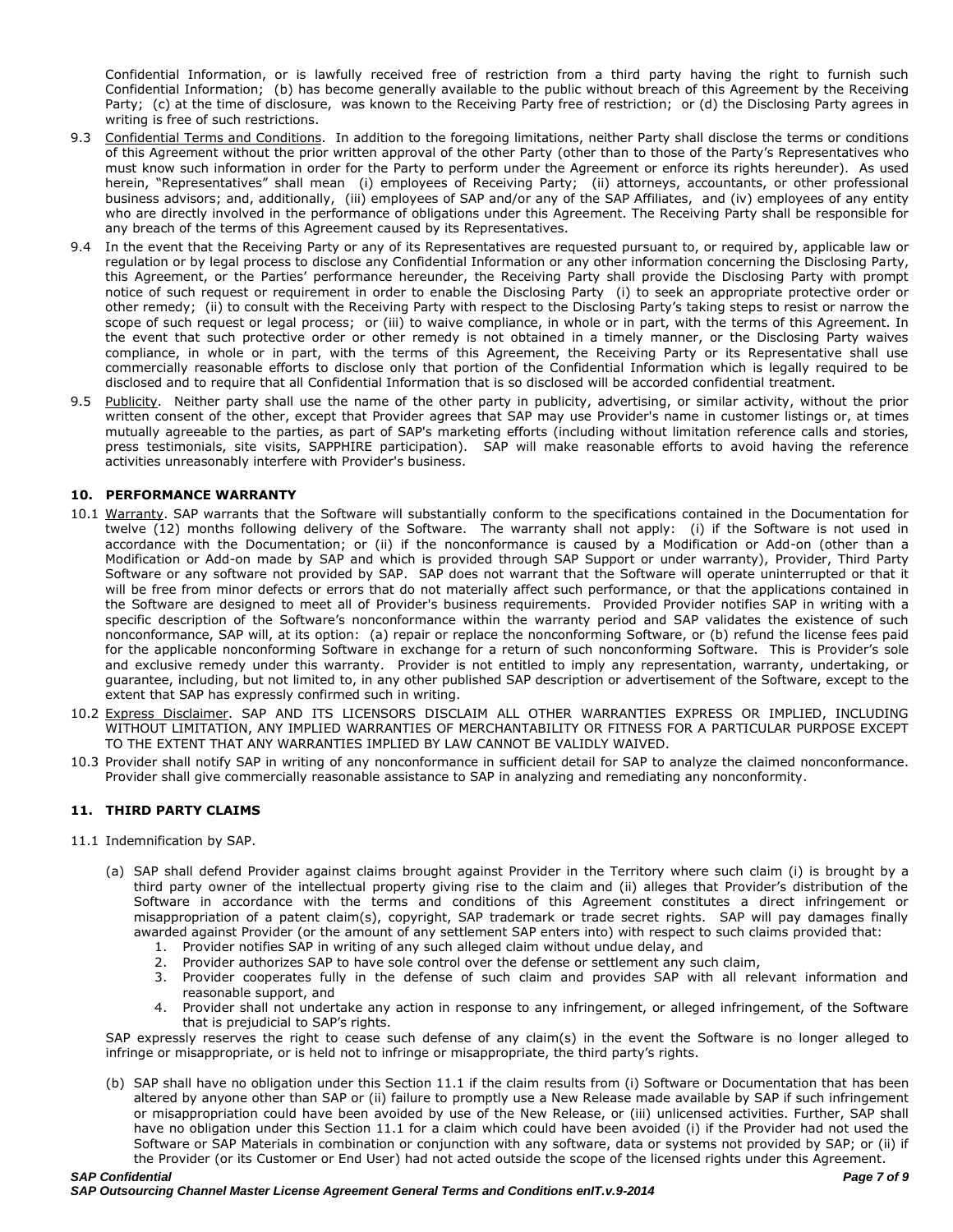- (c) If an infringement or misappropriation of the intellectual property rights of a third party by the Software in accordance with Section 11.1(a) above is alleged or, in the reasonable opinion of SAP, an infringement or misappropriation of the intellectual property rights of a third party is likely to occur or be alleged, SAP may, at its discretion:
	- (i) procure for Provider the continued right to use the Software at no additional charges to Provider, or
	- (ii) modify the Software or substitute alternative substantially equivalent non-infringing programs and supporting Documentation for the Software, or
	- (iii) if none of the foregoing alternatives can be achieved at a reasonable cost, SAP may terminate the Agreement and refund the prices paid by Provider less an appropriate amount covering the period of actual use of the Software by the Provider.
- (d) The provisions of section 11.1 state the sole, exclusive and entire liability and obligation of sap to provider, and provider's sole remedy with respect to any claims of infringement of third party intellectual property rights that may arise related in any way to the software, sap materials, bundled products, cloud services or documentation. The liability limitations contained in section 12 below shall apply to all claims made under section 11.1.
- 11.2 Indemnification by Provider. If an action is brought against SAP by a third party arising from (a) any taxes and related costs, interest and penalties paid or payable by SAP, (b) Provider's representations not authorized by SAP, (c) Provider's breach of this Agreement, including but not limited to: (i) any breach or violation of applicable export laws or regulations; or (ii) action in excess of Provider's authority hereunder and arising out of any claims by any Customers or End Users; or (d) Provider's failure to comply with the terms of the Customer Service Agreement, (e) any agreement between Provider and its distributors, resellers or Customers, (f) a claim that any Provider Confidential Information infringes, misappropriates or violates any patent, copyright or trademark of any third party or Provider's combining (or its authorizing others to combine) the Software with any products not provided by SAP, or (g) a third party's assertion that Provider acted as SAP's agent or otherwise on its behalf, then Provider shall defend SAP, at Provider's expense, and shall pay any settlement amounts Provider authorizes and all damages, costs and attorneys' fees finally awarded against SAP in the action. Provider shall indemnify and hold harmless SAP from any damages and costs SAP incurs as a consequence of any infringement of intellectual property rights of third parties caused by any of the circumstances set forth in this Section or the use of the Software not in accordance with this Agreement.

# **12. EXCLUSIONS AND LIMITATIONS OF LIABILITY**

- 12.1 Provider's Remedies. Provider's sole and exclusive remedies for any damages or loss in any way connected with the Software or SAP Support furnished by SAP and its licensors, including due to SAP's negligence or breach of any other duty, shall be, at SAP's option: (i) to bring the performance of the Software into substantial compliance with the functional specifications; (ii) reperformance of SAP Support; or (iii) return of an appropriate portion of any payment made by Provider with respect to the applicable portion of the Software or SAP Support.
- 12.2 Not Responsible. SAP and its licensors will not be responsible under this Agreement (i) if the Software is not used in accordance with the Documentation; or (ii) if the defect is caused by Provider or Customer, a Modification or Add-on, thirdparty software, or third party database. SAP and its licensors shall not be liable for any claims or damages arising from inherently dangerous use of: (a) the software and/or (b) third-party software licensed hereunder.
- 12.3 Limitation of Liability. Under no circumstances shall SAP or its licensors or provider be liable to each other or any other person or entity (a) for an amount of damages, in the aggregate, in excess of the lesser of eur 500.000,00 or the license fees paid under the agreement in the twelve (12) months preceding the date in which the claim arises or (b) in any amount for consequential or indirect damages, loss of good will or business profits, work stoppage, data loss, computer failure or malfunction.
- 12.4 Exclusions. The limitations and exclusions in section 12.3 shall not apply to (i) cases of gross negligence or malicious intent (ii) unauthorized use or disclosure of confidential information (iii) fees owed under this agreement or (iv) claims pursuant to section 11.2.
- 12.5 Severability of Actions. It is expressly understood and agreed that each and every provision of this agreement which provides for a limitation of liability, disclaimer of warranties, or exclusion of damages is intended by the parties to be severable and independent of any other provision and to be enforced as such.

# **13. PROVIDER COMPLIANCE**

- 13.1 Provider shall conduct its operations at all times in strict compliance with all applicable anticorruption laws including the US Foreign Corrupt Practices Act (FCPA), the U.K Bribery Act 2010, and SAP's then current local SAP Provider Code of Business Conduct. Such obligation shall also apply to the Provider´s subcontractors, Affiliates, resellers and distributors. If Provider has in place or adopts policies which establish similar standards to the SAP Code of Business Conduct, Provider may comply with its own policies to fulfil the requirements of this Section.
- 13.2 Provider shall not obtain on SAP´s behalf or provide to SAP any information which is not legally available in the Territory, or which is procurement-sensitive, proprietary, or classified, where there is reason to believe that possession of such information is unauthorized, illegal, or unethical.
- 13.3 Provider shall not make, offer or promise any payments or gifts directly or indirectly to any employee of potential Customers or End Users. Any business entertainment offered to potential Customers must comply with the spirit and letter of the limits established in the relevant then current local SAP Code of Business Conduct.
- 13.4 Provider represents and warrants to SAP that Provider and any other person acting on the Provider`s behalf have not directly or indirectly paid, offered or promised to pay, or authorized the payment of, and will not directly or indirectly pay, offer or promise to pay, or authorize the payment of any monies or gifts or anything of value to any employee or representative of a Customer or prospect, or government official or employee, political party official or candidate, or officer or employee of any public international organization (or an immediate family member of such persons) for the purpose of influencing their acts or decisions in order to secure or retain business on behalf of SAP.